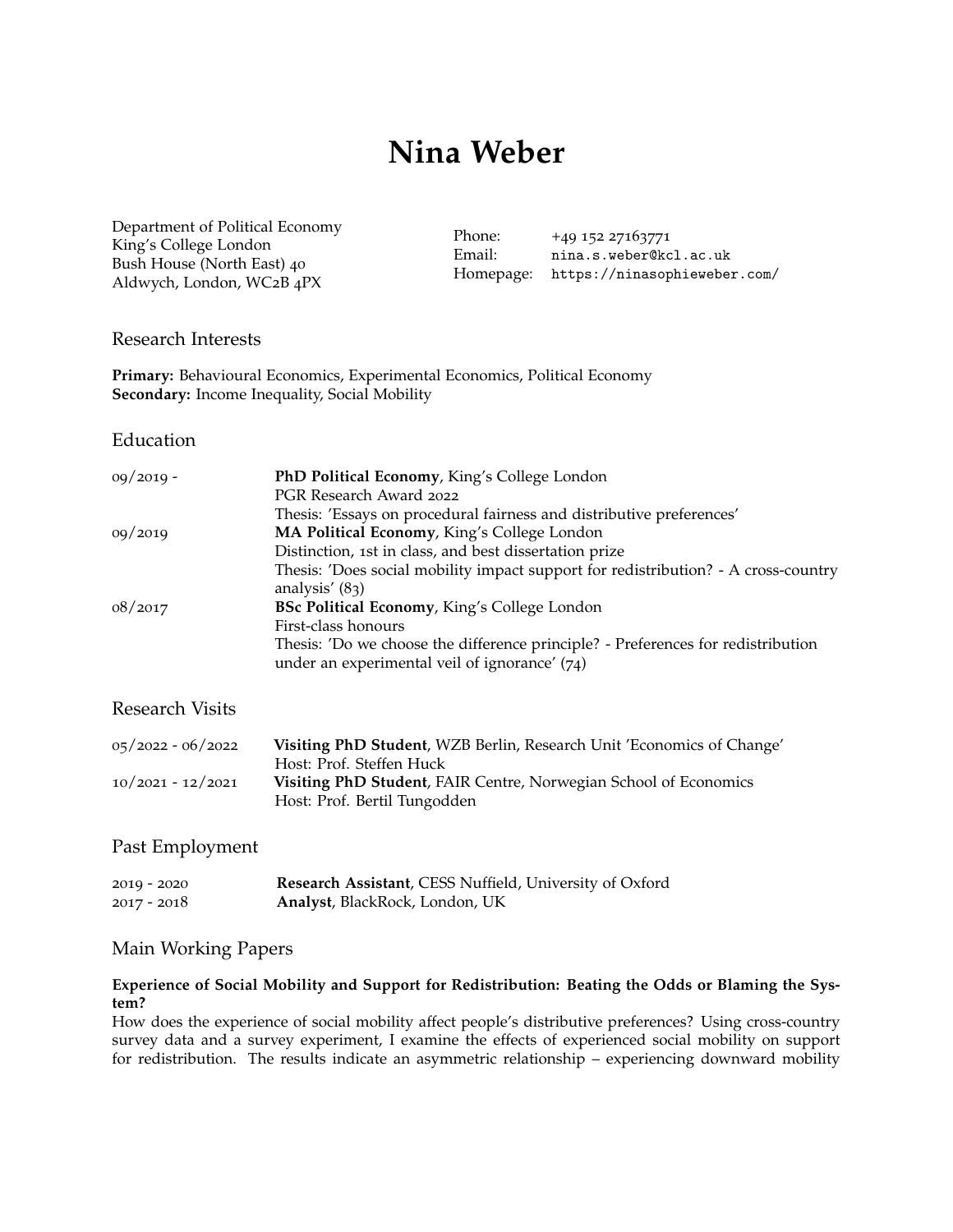increases support for redistribution while experiencing upward mobility does not affect distributive preferences. This finding suggests a potential demand-side explanation for the Great Gatsby Curve: As overall absolute mobility decreases (increases), ceteris paribus, demand for redistribution also decreases (increases).

#### **Non-selfish behavior: Are social preferences or social norms revealed in distribution decisions?** *with Shaun Hargreaves Heap and Konstantinos Matakos*

People frequently choose to reduce own payoffs to help others. This non-selfish behavior is typically assumed to arise because people are motivated by social preferences. An alternative explanation is that they follow social norms. We test which of these two accounts can better explain subjects' decisions in a simple distribution game. We find that norm-following explains people's distributive choices better than social preferences, and lack of confidence in one's social preference predicts norm-following.

#### **Why do (some) ordinary Americans support tax cuts for the rich? Evidence from a randomized survey experiment** *with David Hope and Julian Limberg*

Why do (some) ordinary citizens support tax cuts for the rich? We use a randomized survey experiment in the US to identify the drivers of preferences for cutting taxes on the rich. We find that preferences for taxing the rich are fundamentally affected by information that shifts citizens' core fairness beliefs, as well as information on the past trajectory of top tax rates.

## **Social preferences and the Value of Life: Evidence fairness matters** *with Shaun Hargreaves Heap, Christel Koop, Konstantinos Matakos and Asli Unan*

In an online survey we elicit and compare the value of statistical life (VSL) using a standard willingnessto-pay (WTP) for a reduction in the personal chances of death with an analogous social planner type question that we design to engage better with people's social preferences. Our results indicate that standard figures significantly underestimate the VSL that is appropriate for major policy interventions. Taking social preferences into account doubles the VSL.

# Covid-19 Research

"Good news reduces trust in government and its efficacy: The case of the Pfizer/BioNTech vaccine announcement" *with Shaun Hargreaves Heap, Christel Koop, Konstantinos Matakos and Asli Unan*. **PLOS ONE, 2021, 16 (12)**.

"COVID-19 and People's Health-Wealth Preferences: Information Effects and Policy Implications" *with Shaun Hargreaves Heap, Christel Koop, Konstantinos Matakos and Asli Unan*. **Covid Economics, Issue 22 (2020)**.

## Conferences and invited seminar presentations

**2022 (scheduled):** In\_equality Conference, Konstanz; Berlin BBE Colloquium, M-BEES, Maastricht; Online Social Influence Workshop, Dublin; ECONtribute and C-Seb Design & Behavior Seminar, University of Cologne; European Economic Association Congress, Milan; American Political Science Association Annual Meeting.

**2021:** FAIR NHH Seminar, Bergen; Monash-Warwick Applied Young Economist Webinar; 'Memory, Narratives and Belief Formation' Workshop, Munich; Young Economist Meeting, Brno; RExCon21 Conference on Social Preferences and Social Norms; ESA Global Online Meeting; NoBeC Early Career Researcher Talk; BEADS Seminar – University of Birmingham; HEIRS 'The Illusion of Merit' Workshop; NYU-CESS Annual Experimental Political Science Conference; JHU-LSE Conference on Experimental Insights from Behavioural Economics on Covid-19.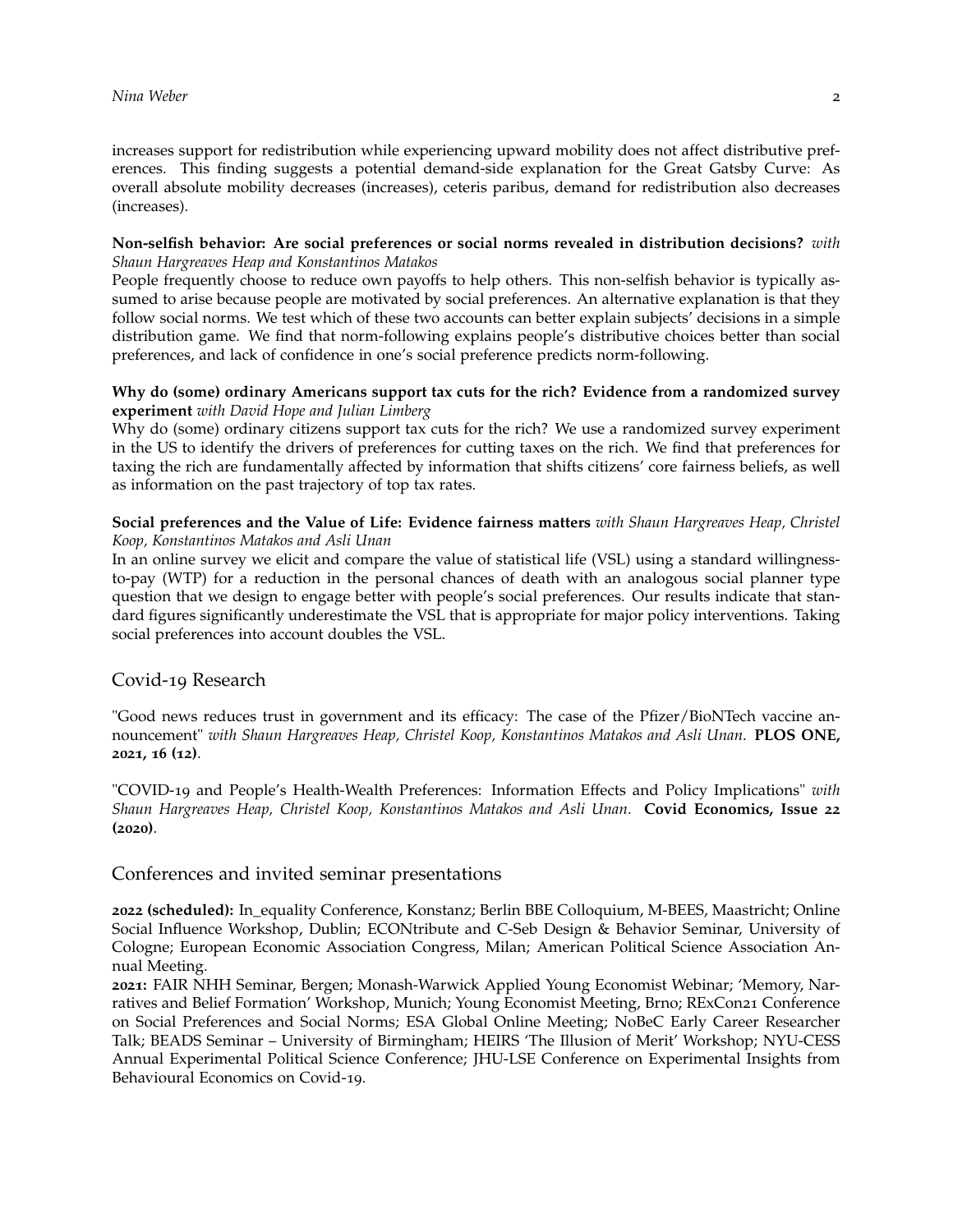**:** Institutions and Political Inequality Seminar – WZB; Young Economist Meeting (cancelled due to Covid-19); ESA Global Online Meeting; Social BRIDGES Conference on COVID-19; Oxford-LSE Political Economy Graduate Conference.

# Honors, Awards, and Scholarships

| 2022 | Summer School on Socioeconomic Inequality, BRIQ Institute.                          |
|------|-------------------------------------------------------------------------------------|
| 2022 | Spring School in Behavioural Economics, San Diego.                                  |
| 2022 | Postgraduate Research Award, School of Politics & Economics, King's College London. |
| 2020 | Behavioural Game Theory Summer School, University of East Anglia.                   |
| 2020 | Best MA Political Economy Dissertation, King's College London.                      |
| 2020 | Best MA Political Economy overall performance, King's College London.               |
| 2019 | LISS DTP 1+3 Scholarship, Economic and Social Research Council: about £85,000.      |
| 2017 | King's Experience Research Award, King's College London.                            |
|      |                                                                                     |

# Grants

| 2020 | King's Together Rapid COVID-19 call (with Shaun Hargreaves Heap (PI), Christel Koop, |
|------|--------------------------------------------------------------------------------------|
|      | Konstantinos Matakos and Asli Unan): £18,424.                                        |
| 2020 | Comparative Time Sharing Experiments, CESS Nuffield, University of Oxford.           |
| 2019 | Templeton Foundation Grant, John Templeton Foundation (with Shaun Hargreaves         |
|      | Heap and Konstantinos Matakos): £10,000.                                             |

# Refereeing

Southern Economic Journal, Eurasian Economic Review.

# Teaching

| 2022    | Behavioural Political Economy (TA), King's College London                                             |
|---------|-------------------------------------------------------------------------------------------------------|
| 2022    | Political Economy of Inequality (TA), King's College London                                           |
| 2021/22 | Research Design (TA), London School of Economics                                                      |
| 2021    | Intermediate Microeconomics (TA), King's College London                                               |
| 2021    | Behavioural Political Economy (TA), King's College London                                             |
| 2021    | Political Economy of Inequality (TA), King's College London                                           |
| 2020/21 | Research Design (TA), London School of Economics                                                      |
| 2020    | Nominated for LSE Inclusive Teaching Award<br>Intermediate Microeconomics (TA), King's College London |

# Academic Service

| $2021 -$ | Executive Committee Member, Public Policy Research Network          |
|----------|---------------------------------------------------------------------|
| $2019 -$ | Postgraduate Research Student Representative, King's College London |